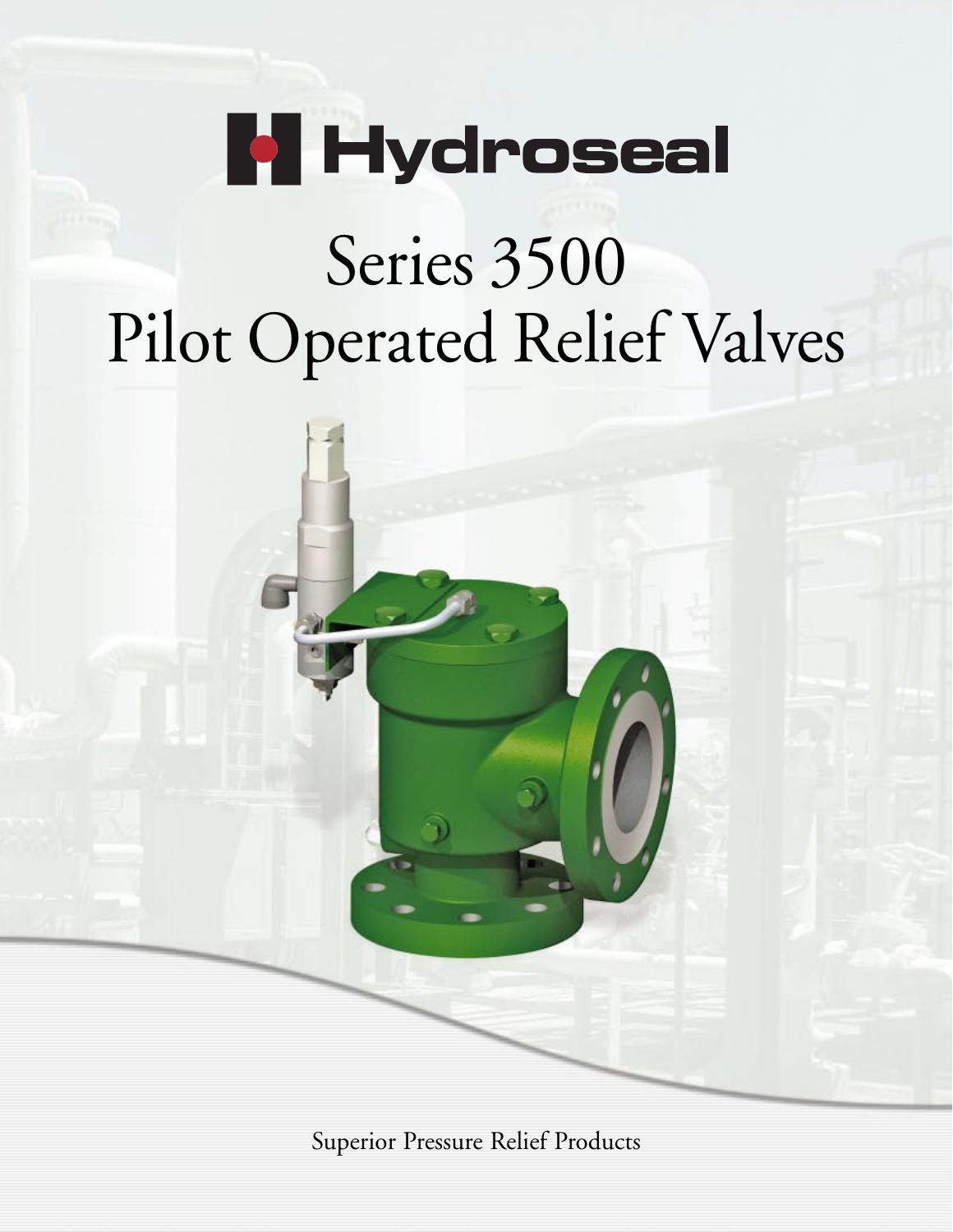## **Hydroseal Series 3500 Pilot Operated Relief Valve**

The Hydroseal Series 3500 is a high performance pilot operated safety relief valve that is offered in both Modulating and Snap action. Useful for air, gas, mixed phase and liquid services, these valves are designed for reliable operation, long seat life and easy low cost field service. The Series 3500 product line is offered in a wide range of orifices, materials, pressures and temperature ranges.

### **General Design Features • Proven Soft Seat Design:**

Hydroseal's unique captured o-ring design used across many of our other product lines allows many different Elastomers to be offered at the lowest cost possible. Using standard size o-rings also allows for easy replacement.

- **Seat Tightness:** The difference in area of the dome side and the seat side of the piston keeps the main valve bubble tight right up to the set pressure. Pilot valves are an excellent choice for applications with operating pressures very close to set pressure.
- **Snap Action:** The snap action control pilot fully opens the main valve at set pressure achieving full capacity until the reseat point is reached and the main valve closes. The snap pilot has an adjustable blowdown and is built for minimal maintenance and easy repair. Standard for air and gas only.
- **Modulating Action:**Ideal for applications where a minimal amount of product loss is critical. The modulating control pilot gradually opens and closes the main valve to relieve only the excess pressure in a system. It will fully open the main valve before 10% overpressure is reached. Standard for liquid and optional for air and gas.
- **Easy Repair:** All seals are o-rings that are easily replaced and are offered in a wide array of materials such as Fluorocarbon, Nitrile and PTFE. The main valve's bolted construction allows for easy disassembly.
- **Orifice Areas:** All orifice sizes meet or exceed competitor's dimensions for easy interchangeable replacement.
- **API Dimensions:** Main valve centerline to face dimensions meet API 526.

## **Accessories**

- **Field Test Connection:** Allows for in service testing of the valve by charging the pilot through a test port reducing maintenance and system down time.
- **Back-Flow Preventer:** Prevents backpressure on the main valve outlet from opening the main valve by allowing the outlet pressure to charge the dome when the back pressure exceeds the inlet pressure.
- **Pressure Snubber:** Filters out pressure spikes in the inlet pressure that can cause the main valve to pop early.
	- **Filter:** Recommended for extra dirty service that could cause blockages or wear to the control pilot valve.
	- **Lift Lever:** Another option for in service testing. By lifting a handle, the control pilot is opened thereby opening the main valve until the handle is released.
	- **Remote Sensing:**Allows the set pressure signal to come from somewhere other than the inlet of the main valve. By leaving the sense line off the pilot valve and plugging the pitot, the end user can plumb the supply pressure from a different location.

## Size & Range

| <b>Inlet x</b> |                |       | <b>Nozzle Diameter</b> | <b>Nozzle Area</b> |                 |                         | Max.                      |  |  |  |
|----------------|----------------|-------|------------------------|--------------------|-----------------|-------------------------|---------------------------|--|--|--|
| <b>Outlet</b>  | <b>Orifice</b> | in.   | cm                     | in.2               | cm <sup>2</sup> | Lift                    | Pressure                  |  |  |  |
|                | D              | 0.437 | 1.11                   | 0.150              | 0.97            |                         |                           |  |  |  |
| 1x2            | E              | 0.560 | 1.42                   | 0.246              | 1.59            |                         |                           |  |  |  |
|                | F              | 0.688 | 1.75                   | 0.372              | 2.40            | $0.350$ in.             |                           |  |  |  |
|                | D              | 0.437 | 1.11                   | 0.150              | 0.97            | 8.89 cm                 |                           |  |  |  |
| 11/2           | E              | 0.560 | 1.42                   | 0.246              | 1.59            |                         | 6170                      |  |  |  |
| x 2            | F              | 0.688 | 1.75                   | 0.372              | 2.40            |                         | psi(g)                    |  |  |  |
| 11/2           | G              | 0.871 | 2.21                   | 0.596              | 3.84            | $0.572$ in.             | 425.5                     |  |  |  |
| x 3            | H              | 1.125 | 2.86                   | 0.994              | 6.41            | 14.53 cm                | bar(g)                    |  |  |  |
|                | G              | 0.871 | 2.21                   | 0.596              | 3.84            |                         |                           |  |  |  |
| 2x3            | H              | 1.125 | 2.86                   | 0.994              | 6.41            | $0.703$ in.<br>17.86cm  |                           |  |  |  |
|                | J              | 1.382 | 3.51                   | 1.500              | 9.68            |                         |                           |  |  |  |
|                | J              | 1.382 | 3.51                   | 1.500              | 9.68            |                         |                           |  |  |  |
| 3x4            | K              | 1.653 | 4.20                   | 2.146              | 13.85           | $1.049$ in.             |                           |  |  |  |
|                | L              | 2.063 | 5.24                   | 3.343              | 21.57           | 26.64 cm                | 3705                      |  |  |  |
| $4 \times 6$   | L              | 2.063 | 5.24                   | 3.343              | 21.57           |                         | psi(g)                    |  |  |  |
|                | M              | 2.314 | 5.88                   | 4.206              | 27.14           | $1.590$ in.             | 255.5                     |  |  |  |
|                | N              | 2.537 | 6.44                   | 5.054              | 32.61           | 40.39cm                 | bar(g)                    |  |  |  |
|                | P              | 3.125 | 7.94                   | 7.670              | 49.48           |                         |                           |  |  |  |
| 6 x 8          | O              | 4.060 | 10.31                  | 12.946             | 83.52           | 2.484 in.               | 1480 psi(g)               |  |  |  |
|                | R              | 4.882 | 12.40                  | 18.719             | 120.77          | 63.09 cm                | 102.1 <sub>bar</sub> (g)  |  |  |  |
| $8 \times 10$  | T              | 6.257 | 15.89                  | 30.748             | 198.38          | $3.183$ in.<br>80.85 cm | 900 psi(g)<br>62.1 bar(g) |  |  |  |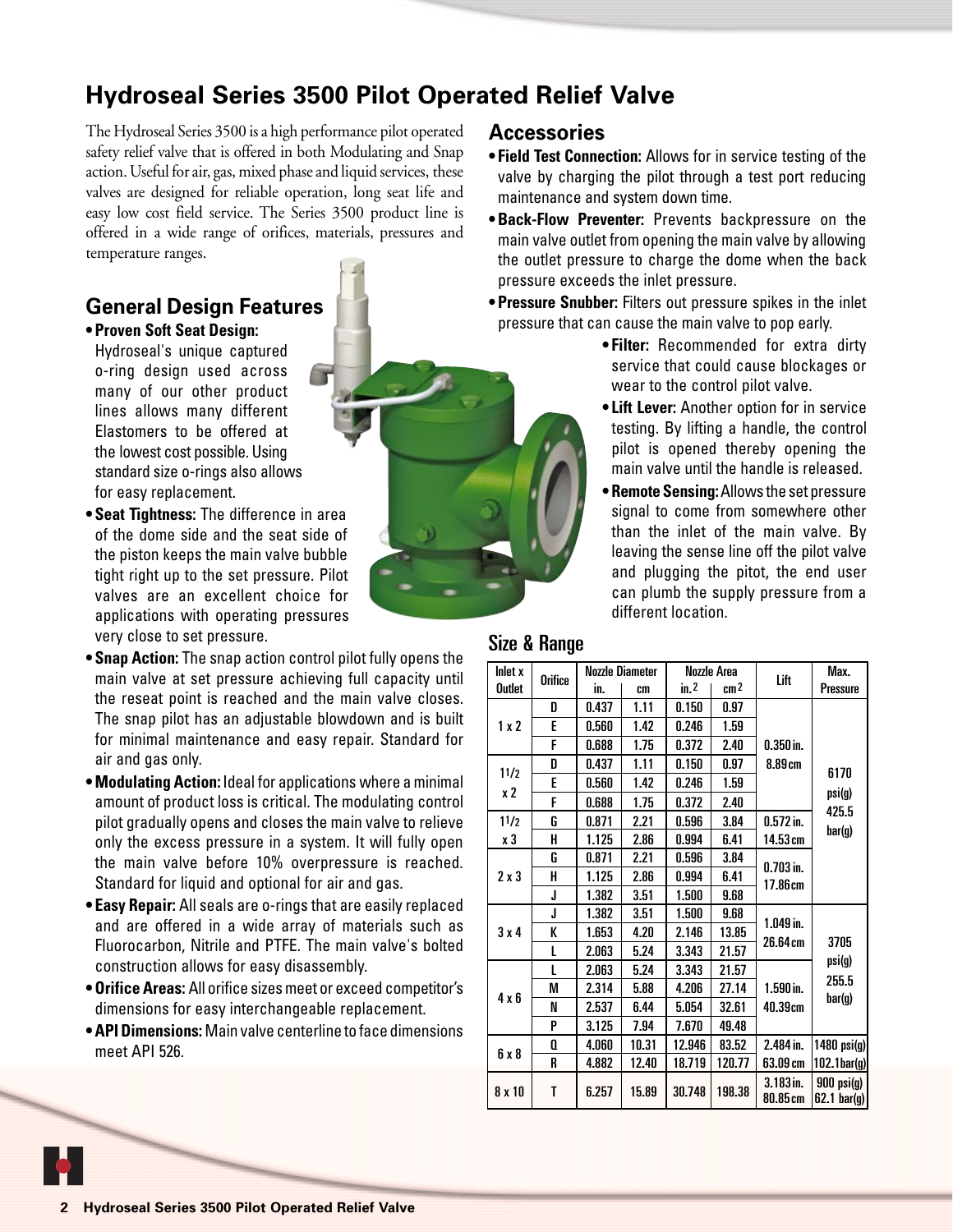## **Hydroseal Series 3500 Operation, Snap & Modulating Action**



## Snap Action Pilot

**Below Set Pressure:** The pilot allows the inlet pressure to pass through and charge the dome of the main valve keeping the main valve seat tightly closed.

**Above Set Pressure:** The pilot upper seat lifts fully venting the dome pressure to atmosphere allowing the main valve piston to rise opening the main valve. Simultaneously, the pilot lower seat closes keeping the inlet pressure from the main valve from re-charging the dome. When the inlet pressure drops to the reseat point, the pilot lower seat opens and the pilot upper seat closes, recharging the dome and closing the main valve.







## Modulating Action Pilot

**Below Set Pressure:** The pilot allows the inlet pressure to pass through and charge the dome of the main valve keeping the main valve seat tightly closed.

**Above Set Pressure:** The modulating pilot allows the dome pressure to be vented gradually in proportion with the increase in inlet pressure. As the inlet pressure increases from 100% to 110% of set pressure, the main valve goes from closed to full open. As the system pressure drops below the set pressure, the modulating pilot gradually recharges the dome of the main valve in proportion with the drop in system pressure, closing the main valve.

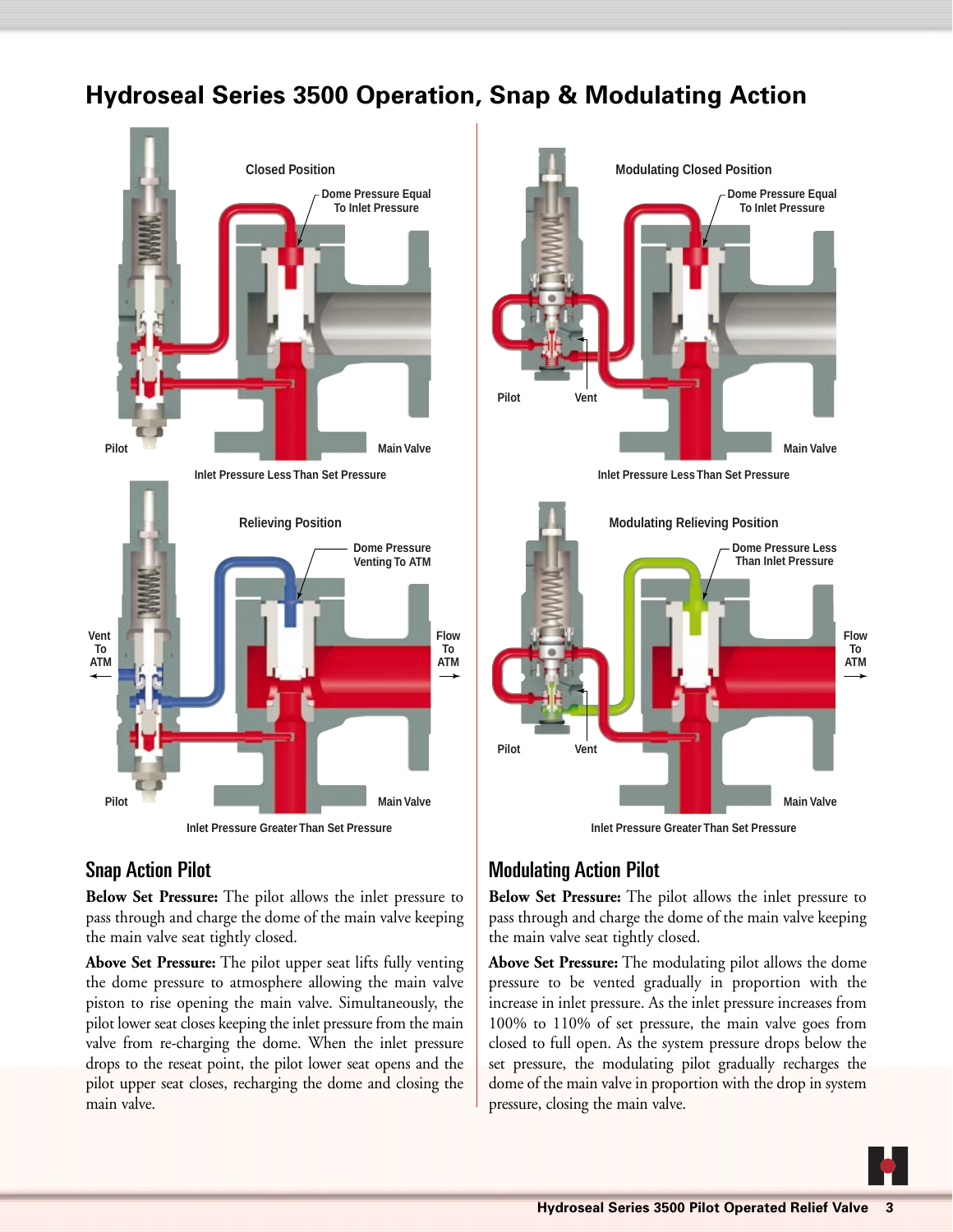# **Hydroseal Series 3500, Weights & Dimension Data**

|                                               |                       |                |          | Dimensions (in.) |      | Weight (approx.) |      |      |
|-----------------------------------------------|-----------------------|----------------|----------|------------------|------|------------------|------|------|
| <b>Orifice</b>                                | <b>Inlet x Outlet</b> | Class          | Max. Set | A                | B    | C                | lbs. | kg   |
|                                               | 1x2                   | 150 x 150      | 285      | 4.12             | 4.50 | 14.50            | 24   | 10.9 |
|                                               | 1x2                   | 300 x 150      | 740      | 4.37             | 4.50 | 14.62            | 26   | 11.8 |
|                                               | 1x2                   | 600 x 150      | 1480     | 4.37             | 4.50 | 14.62            | 26   | 11.8 |
|                                               | 1x2                   | 900/1500 x 300 | 3705     | 4.93             | 4.75 | 15.25            | 32   | 14.5 |
| D                                             | 1x2                   | 2500 x 300     | 6170     | 4.93             | 4.75 | 15.25            | 35   | 15.9 |
| API Area .110 in. 2 / .71 cm <sup>2</sup>     | 11/2 x 2              | 150 x 150      | 285      | 4.87             | 4.75 | 15.00            | 26   | 11.8 |
| Actual Area .150 in. 2 / .97 cm 2             | 11/2 x 2              | 300 x 150      | 740      | 4.87             | 4.75 | 15.00            | 30   | 13.6 |
|                                               | 11/2 x 2              | 600 x 150      | 1480     | 4.87             | 4.75 | 15.00            | 30   | 13.6 |
|                                               | 11/2 x 2              | 900/1500 x 300 | 3705     | 5.87             | 5.50 | 16.25            | 40   | 18.2 |
|                                               | 11/2 x 2              | 2500 x 300     | 6170     | 5.87             | 5.50 | 16.25            | 50   | 22.7 |
|                                               | 1x2                   | 150 x 150      | 285      | 4.12             | 4.50 | 14.50            | 24   | 10.9 |
|                                               | 1x2                   | 300 x 150      | 740      | 4.37             | 4.50 | 14.62            | 26   | 11.8 |
|                                               | 1x2                   | 600 x 150      | 1480     | 4.37             | 4.50 | 14.62            | 26   | 11.8 |
|                                               | 1x2                   | 900/1500 x 300 | 3705     | 4.93             | 4.75 | 15.25            | 32   | 14.5 |
| E                                             | 1x2                   | 2500 x 300     | 6170     | 4.93             | 4.75 | 15.25            | 35   | 15.9 |
| API Area .196 in. 2 / 1.27 cm 2               | 11/2 x 2              | 150 x 150      | 285      | 4.87             | 4.75 | 15.00            | 26   | 11.8 |
| Actual Area .249 in. 2 / 1.59 cm 2            | 11/2 x 2              | 300 x 150      | 740      | 4.87             | 4.75 | 15.00            | 30   | 13.6 |
|                                               | 11/2 x 2              | 600 x 150      | 1480     | 4.87             | 4.75 | 15.00            | 30   | 13.6 |
|                                               | 11/2 x 2              | 900/1500 x 300 | 3705     | 5.87             | 5.50 | 16.25            | 40   | 18.2 |
|                                               | 11/2 x 2              | 2500 x 300     | 6170     | 5.87             | 5.50 | 16.25            | 50   | 22.7 |
|                                               | 1x2                   | 150 x 150      | 285      | 4.12             | 4.50 | 14.50            | 24   | 10.9 |
|                                               | 1x2                   | 300 x 150      | 740      | 4.37             | 4.50 | 14.62            | 26   | 11.8 |
|                                               | 1x2                   | 600 x 150      | 1480     | 4.37             | 4.50 | 14.62            | 26   | 11.8 |
|                                               | 1x2                   | 900/1500 x 300 | 3705     | 4.93             | 4.75 | 15.25            | 32   | 14.5 |
| F                                             | 1x2                   | 2500 x 300     | 6170     | 4.93             | 4.75 | 15.25            | 35   | 15.9 |
| API Area .370 in. 2 / 1.98 cm 2               | 11/2 x 2              | 150 x 150      | 285      | 4.87             | 4.75 | 15.00            | 26   | 11.8 |
| Actual Area .372 in 2 / 2.40 cm <sup>2</sup>  | 11/2 x 2              | 300 x 150      | 740      | 4.87             | 4.75 | 15.00            | 30   | 13.6 |
|                                               | 11/2 x 2              | 600 x 150      | 1480     | 4.87             | 4.75 | 15.00            | 30   | 13.6 |
|                                               | 11/2 x 2              | 900/1500 x 300 | 3705     | 5.87             | 5.50 | 16.25            | 40   | 18.2 |
|                                               | 11/2 x 2              | 2500 x 300     | 6170     | 5.87             | 5.50 | 16.25            | 50   | 22.7 |
|                                               | 11/2 x 3              | 150 x 150      | 285      | 5.12             | 4.87 | 16.12            | 58   | 26.4 |
|                                               | 11/2 x 3              | 300 x 150      | 740      | 5.12             | 4.87 | 16.12            | 61   | 27.7 |
|                                               | 11/2 x 3              | 600 x 150      | 1480     | 5.12             | 4.87 | 16.12            | 61   | 27.7 |
|                                               | 11/2 x 3              | 900/1500 x 300 | 3705     | 6.37             | 6.75 | 18.62            | 95   | 43.2 |
| G                                             | 11/2 x 3              | 2500 x 300     | 6170     | 6.37             | 6.75 | 18.62            | 104  | 47.3 |
| API Area .503 in. 2 / 3.25 cm 2               | 2x3                   | 150 x 150      | 285      | 5.37             | 4.87 | 16.87            | 59   | 26.8 |
| Actual Area .596 in 2 / 3.84 cm <sup>2</sup>  | 2x3                   | 300 x 150      | 740      | 5.37             | 4.87 | 16.87            | 62   | 28.2 |
|                                               | $2 \times 3$          | 600 x 150      | 1480     | 5.37             | 4.87 | 16.87            | 62   | 28.2 |
|                                               | $2 \times 3$          | 900/1500 x 300 | 3705     | 6.56             | 6.75 | 18.87            | 103  | 46.8 |
|                                               | $2 \times 3$          | 2500 x 300     | 6170     | 7.00             | 6.75 | 19.25            | 115  | 52.3 |
|                                               | 11/2 x 3              | 150 x 150      | 285      | 5.12             | 4.87 | 16.12            | 58   | 26.4 |
|                                               | 11/2 x 3              | 300 x 150      | 740      | 5.12             | 4.87 | 16.12            | 61   | 27.7 |
|                                               | 11/2 x 3              | 600 x 150      | 1480     | 5.12             | 4.87 | 16.12            | 61   | 27.7 |
|                                               | 11/2 x 3              | 900/1500 x 300 | 3705     | 6.37             | 6.75 | 18.62            | 95   | 43.2 |
| H                                             | 11/2 x 3              | 2500 x 300     | 6170     | 6.37             | 6.75 | 18.62            | 104  | 47.3 |
| API Area .785 in.2 / 5.06 cm2                 | $2 \times 3$          | 150 x 150      | 285      | 5.37             | 4.87 | 16.87            | 59   | 26.8 |
| Actual Area .994 in. 2 / 6.41 cm <sup>2</sup> | $2 \times 3$          | 300 x 150      | 740      | 5.37             | 4.87 | 16.87            | 62   | 28.2 |
|                                               | $2 \times 3$          | 600 x 150      | 1480     | 5.37             | 4.87 | 16.87            | 62   | 28.2 |
|                                               | $2 \times 3$          | 900/1500 x 300 | 3705     | 6.56             | 6.75 | 18.87            | 103  | 46.8 |
|                                               | $2 \times 3$          | 2500 x 300     | 6170     | 7.00             | 6.75 | 19.25            | 115  | 52.3 |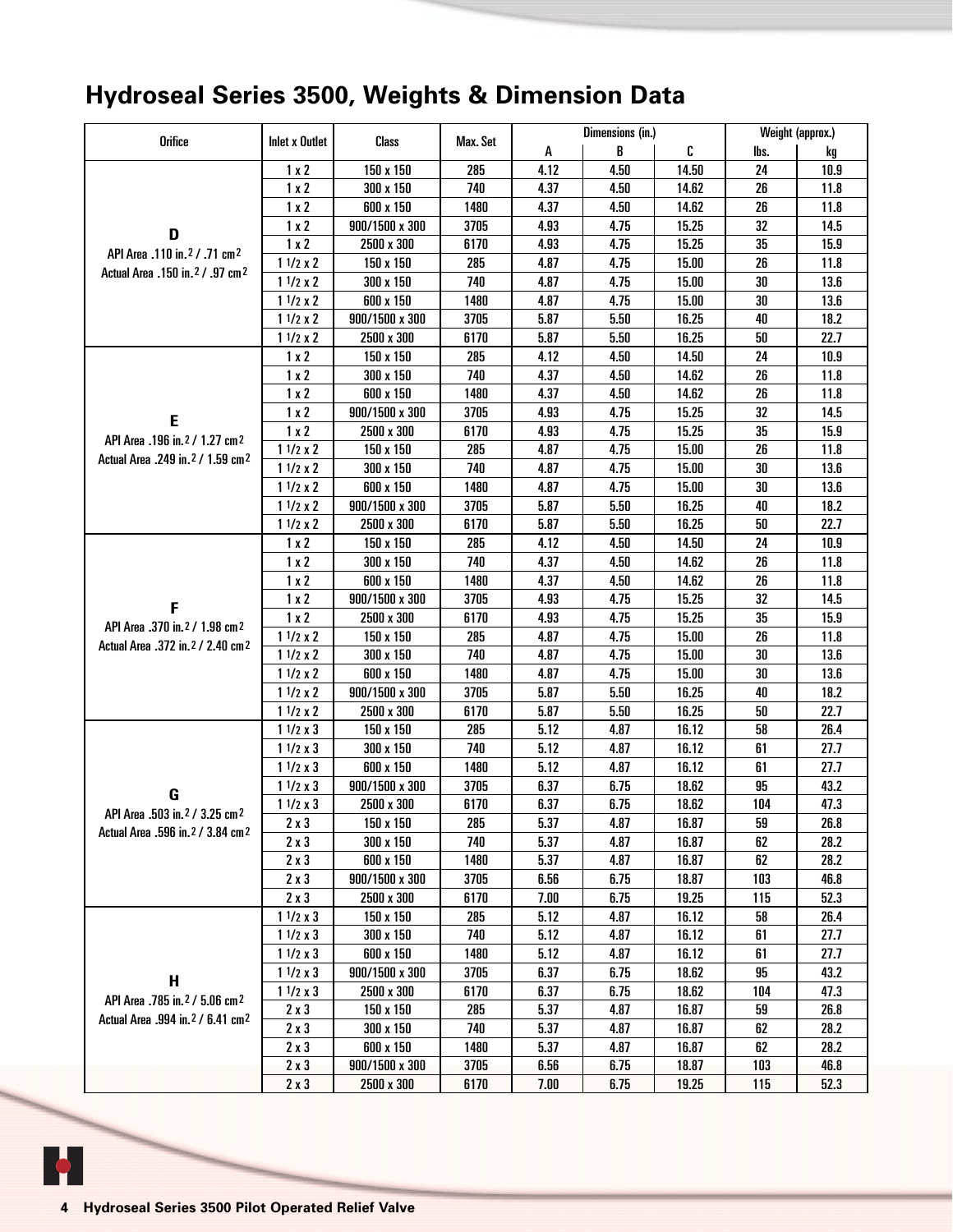# **Hydroseal Series 3500, Weights & Dimension Data**

|                                               |                       |                  |          | Dimensions (in.) |       | Weight (approx.) |      |        |
|-----------------------------------------------|-----------------------|------------------|----------|------------------|-------|------------------|------|--------|
| <b>Orifice</b>                                | <b>Inlet x Outlet</b> | Class            | Max. Set | А                | B     | c                | lbs. | kg     |
|                                               | $2 \times 3$          | 150 x 150        | 285      | 5.37             | 4.87  | 16.87            | 59   | 26.8   |
|                                               | $2 \times 3$          | 300 x 150        | 740      | 5.37             | 4.87  | 16.87            | 62   | 28.2   |
|                                               | 2 x 3                 | 600 x 150        | 1480     | 5.37             | 4.87  | 16.87            | 62   | 28.2   |
|                                               | $2 \times 3$          | 900/1500 x 300   | 3705     | 6.56             | 6.75  | 18.87            | 103  | 46.8   |
| J                                             | 2 x 3                 | 2500 x 300       | 6170     | 7.00             | 6.75  | 19.25            | 115  | 52.3   |
| API Area 1.287 in. 2 / 8.30 cm 2              | 3x4                   | 150 x 150        | 285      | 6.12             | 6.37  | 18.12            | 100  | 45.5   |
| Actual Area 1.500 in 2 / 9.68 cm <sup>2</sup> | 3 x 4                 | $300 \times 150$ | 740      | 6.12             | 6.37  | 18.12            | 106  | 48.2   |
|                                               | 3 x 4                 | 600 x 150        | 1480     | 6.37             | 6.37  | 18.12            | 106  | 48.2   |
|                                               | 3 x 4                 | $900 \times 300$ | 2220     | 7.50             | 7.12  | 20.00            | 141  | 64.1   |
|                                               | 3x4                   | 1500 x 300       | 3705     | 7.50             | 7.12  | 20.00            | 153  | 69.5   |
|                                               | 3x4                   | 150 x 150        | 285      | 6.12             | 6.37  | 18.12            | 100  | 45.5   |
| К                                             | 3 x 4                 | 300 x 150        | 740      | 6.12             | 6.37  | 18.12            | 106  | 48.2   |
| API Area 1.838 in 2 / 11.86 cm <sup>2</sup>   | 3 x 4                 | 600 x 150        | 1480     | 6.37             | 6.37  | 18.12            | 106  | 48.2   |
| Actual Area 2.146 in. 2 / 13.85 cm 2          | 3 x 4                 | 900 x 300        | 2220     | 7.50             | 7.12  | 20.00            | 141  | 64.1   |
|                                               | 3 x 4                 | 1500 x 300       | 3705     | 7.50             | 7.12  | 20.00            | 153  | 69.5   |
|                                               | 3x4                   | 150 x 150        | 285      | 6.12             | 6.37  | 18.12            | 100  | 45.5   |
|                                               | 3 x 4                 | 300 x 150        | 740      | 6.12             | 6.37  | 18.12            | 106  | 48.2   |
|                                               | 3 x 4                 | 600 x 150        | 1480     | 6.37             | 6.37  | 18.12            | 106  | 48.2   |
|                                               | 3 x 4                 | $900 \times 300$ | 2220     | 7.50             | 7.12  | 20.00            | 141  | 64.1   |
| L                                             | 3 x 4                 | 1500 x 300       | 3705     | 7.50             | 7.12  | 20.00            | 153  | 69.5   |
| API Area 2.853 in. 2 / 18.41 cm 2             | $4 \times 6$          | 150 x 150        | 285      | 7.75             | 8.25  | 21.37            | 184  | 83.6   |
| Actual Area 3.343 in 2 / 21.57 cm 2           | 4 x 6                 | 300 x 150        | 740      | 7.75             | 8.25  | 21.37            | 192  | 87.3   |
|                                               | 4 x 6                 | 600 x 150        | 1480     | 7.75             | 8.25  | 21.37            | 202  | 91.8   |
|                                               | 4 x 6                 | $900 \times 300$ | 2220     | 9.81             | 9.18  | 24.00            | 285  | 129.5  |
|                                               | $4 \times 6$          | 1500 x 300       | 3705     | 9.81             | 9.18  | 24.00            | 300  | 136.4  |
|                                               | 4 x 6                 | 150 x 150        | 285      | 7.75             | 8.25  | 21.37            | 184  | 83.6   |
| M                                             | 4 x 6                 | 300 x 150        | 740      | 7.75             | 8.25  | 21.37            | 192  | 87.3   |
| API Area 3.600 in 2 / 23.23 cm <sup>2</sup>   | 4 x 6                 | 600 x 150        | 1480     | 7.75             | 8.25  | 21.37            | 202  | 91.8   |
| Actual Area 4.206 in. 2 / 27.41 cm 2          | 4 x 6                 | 900 x 300        | 2220     | 9.81             | 9.18  | 24.00            | 285  | 129.5  |
|                                               | 4 x 6                 | 1500 x 300       | 3705     | 9.81             | 9.18  | 24.00            | 300  | 136.4  |
|                                               | 4 x 6                 | 150 x 150        | 285      | 7.75             | 8.25  | 21.37            | 184  | 83.6   |
| N                                             | 4 x 6                 | 300 x 150        | 740      | 7.75             | 8.25  | 21.37            | 192  | 87.3   |
| API Area 4.340 in. 2 / 28.00 cm 2             | 4 x 6                 | 600 x 150        | 1480     | 7.75             | 8.25  | 21.37            | 202  | 91.8   |
| Actual Area 5.054 in 2 / 32.61 cm 2           | 4 x 6                 | $900 \times 300$ | 2220     | 9.81             | 9.18  | 24.00            | 285  | 129.5  |
|                                               | 4 x 6                 | 1500 x 300       | 3705     | 9.81             | 9.18  | 24.00            | 300  | 136.4  |
|                                               | 4 x 6                 | 150 x 150        | 285      | 7.75             | 8.25  | 21.37            | 184  | 83.6   |
| P                                             | 4 x 6                 | $300 \times 150$ | 740      | 7.75             | 8.25  | 21.37            | 192  | 87.3   |
| API Area 6.380 in 2 / 41.16 cm <sup>2</sup>   | 4 x 6                 | 600 x 150        | 1480     | 7.75             | 8.25  | 21.37            | 202  | 91.8   |
| Actual Area 7.670 in. 2 / 49.48 cm 2          | 4 x 6                 | 600 x 300        | 1480     | 9.81             | 9.18  | 24.00            | 276  | 125.5  |
|                                               | 4 x 6                 | $900 \times 300$ | 2220     | 9.81             | 9.18  | 24.00            | 285  | 129.5  |
|                                               | 4 x 6                 | 1500 x 300       | 3705     | 9.81             | 9.18  | 24.00            | 300  | 136.36 |
| Q                                             | 6 x 8                 | 150 x 150        | 285      | 9.43             | 9.50  | 25.62            | 352  | 160.0  |
| API Area 11.050 in.2 / 71.29 cm <sup>2</sup>  | 6 x 8                 | $300 \times 150$ | 740      | 9.43             | 9.50  | 25.62            | 369  | 167.7  |
| Actual Area 12.946 in. 2 / 83.52 cm 2         | 6 x 8                 | 600 x 150        | 1480     | 9.68             | 9.50  | 25.87            | 394  | 179.1  |
| $\mathbf R$                                   | 6 x 8                 | 150 x 150        | 285      | 9.43             | 9.50  | 25.62            | 352  | 160.0  |
| API Area 16.000 in. 2 / 103.23 cm 2           | 6 x 8                 | $300 \times 150$ | 740      | 9.43             | 9.50  | 25.62            | 369  | 167.7  |
| Actual Area 18.719 in. 2 / 120.77 cm 2        | 6 x 8                 | 600 x 150        | 1480     | 9.68             | 9.50  | 25.87            | 394  | 179.1  |
| T                                             | 8 x 10                | 150 x 150        | 285      | 10.87            | 11.00 | 27.37            | 511  | 232.3  |
| API Area 26.000 in. 2 / 167.74 cm 2           | 8 x 10                | $300 \times 150$ | 740      | 10.87            | 11.00 | 27.37            | 534  | 242.7  |
| Actual Area 30.748 in. 2 / 198.38 cm 2        | 8 x 10                | 600 x 150        | 900      | 11.68            | 11.00 | 28.12            | 575  | 261.4  |

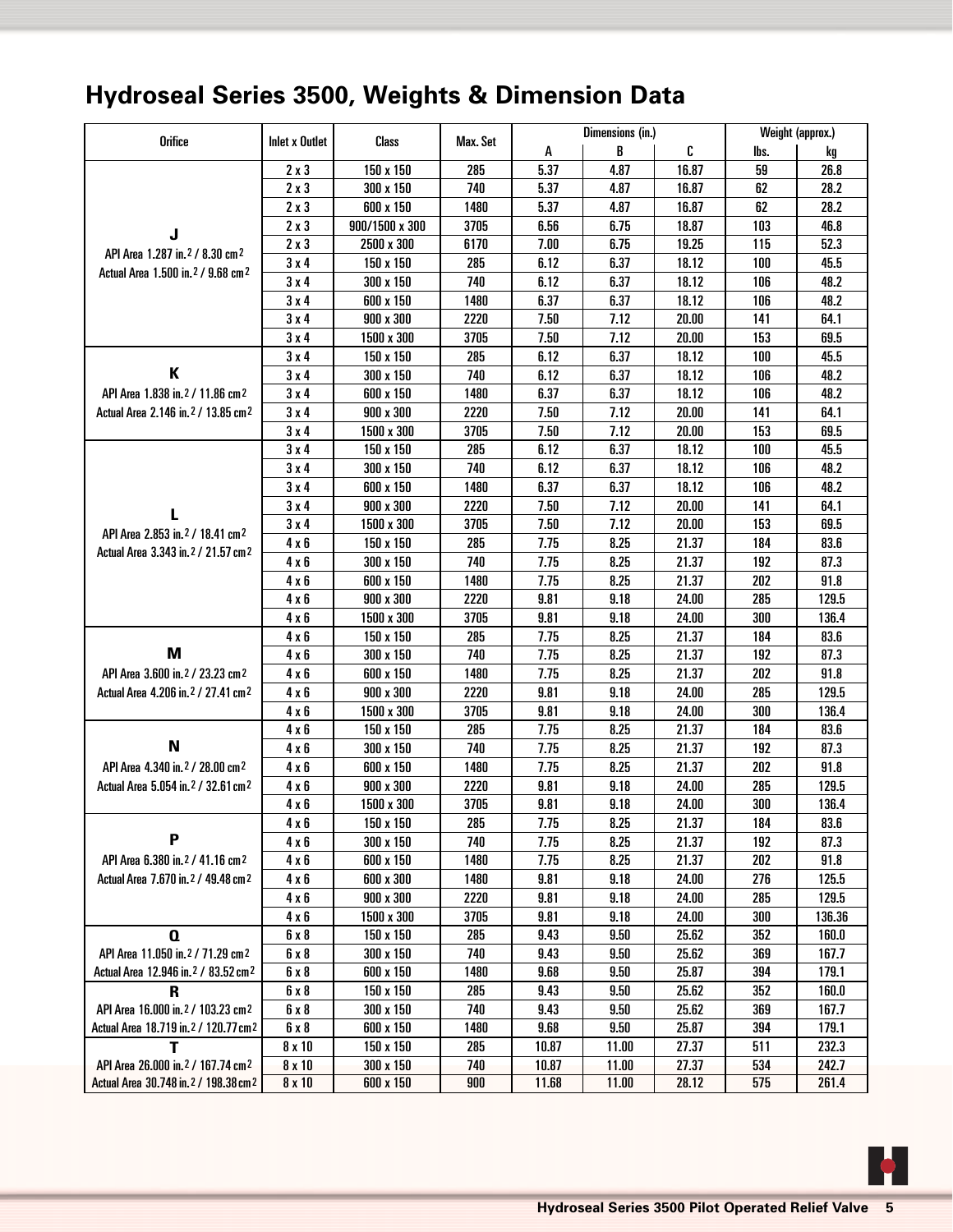## **Hydroseal Series 3500, Parts List & Materials**

| <b>Parts List &amp; Materials, Series 3500 Relief Valve</b> |                              |                 |            |       |       |  |  |
|-------------------------------------------------------------|------------------------------|-----------------|------------|-------|-------|--|--|
| Index                                                       |                              | <b>Material</b> |            |       |       |  |  |
|                                                             | <b>Description</b>           | N               | 2          | 3     | 4     |  |  |
| 1                                                           | Tube                         | SS              | SS         | SS    | SS    |  |  |
| $\overline{2}$                                              | <b>Tube Fitting Straight</b> | cs              | cs         | SS    | SS    |  |  |
| 3                                                           | <b>Tube Fitting 90</b>       | CS              | CS         | SS    | SS    |  |  |
| 4                                                           | <b>Bracket</b>               | CS              | CS         | SS    | SS    |  |  |
| 5                                                           | Bonnet                       | <b>SA36</b>     | SA36       | 316SS | 316SS |  |  |
| ĥ                                                           | <b>Return Spring</b>         | 316SS           | X750       | 316SS | X750  |  |  |
| 7                                                           | Guide                        | 17-4 PH         | 17-4 PH    | 316SS | 316SS |  |  |
| 8                                                           | <b>Piston</b>                | 316SS           | 316SS      | 316SS | 316SS |  |  |
| 9                                                           | Body                         | <b>WCB</b>      | <b>WCB</b> | CF8M  | CF8M  |  |  |
| 10                                                          | <b>0-Ring Retainer</b>       | 316SS           | 316SS      | 316SS | 316SS |  |  |
| 11                                                          | Nozzle                       | 316SS           | 316SS      | 316SS | 316SS |  |  |
| 12                                                          | <b>Pitot</b>                 | 316SS           | 316SS      | 316SS | 316SS |  |  |



## Parts List & Materials Snap Action Pilot

| Index          | Description               | <b>Material</b> |  |
|----------------|---------------------------|-----------------|--|
| 1              | Cap                       | 316SS           |  |
| $\overline{c}$ | <b>Adjusting Screw</b>    | 316SS           |  |
| 3              | <b>Pilot Bonnet</b>       | 316SS           |  |
| 4              | <b>Top Adaptor</b>        | 316SS           |  |
| 5              | Spring                    | $316SS*$        |  |
| 6              | <b>Lower Spring Plate</b> | 316SS           |  |
| 7              | Disc                      | 316SS           |  |
| 8              | <b>Pilot Disc Guide</b>   | 316SS           |  |
| 9              | <b>Pilot Body</b>         | 316SS           |  |
| 10             | <b>Pilot Seat Cap</b>     | 316SS           |  |
| 11             | <b>Pilot Nozzle</b>       | 316SS           |  |
|                | <b>Pilot Nozzle Seal</b>  | Gasket          |  |
| 12             |                           | <b>Material</b> |  |
| 13             | <b>Blowdown Seat</b>      | 316SS           |  |
| 14             | <b>Blowdown Shuttle</b>   | 316SS           |  |
| 15             | Blowdown                  | 316SS           |  |
|                | <b>Adjustment Housing</b> |                 |  |
| 16             | Blowdown                  | 316SS           |  |
|                | <b>Adjustment Nut</b>     |                 |  |
| a.             | $1 - 2 - 1$               |                 |  |

\*Inconel® X750 spring used for material codes 2 & 4.



## Parts List & Materials Modulating Action Pilot

| Index                                                | <b>Description</b>         | <b>Material</b>    |  |  |  |
|------------------------------------------------------|----------------------------|--------------------|--|--|--|
| 1                                                    | Cap                        | 316SS              |  |  |  |
| $\overline{2}$                                       | <b>Adjusting Screw</b>     | 316SS              |  |  |  |
| 3                                                    | <b>Pilot Bonnet</b>        | 316SS              |  |  |  |
| 4                                                    | <b>Top Adaptor</b>         | 316SS              |  |  |  |
| 5                                                    | Spring                     | 316SS *            |  |  |  |
| 6                                                    | Body                       | 316SS              |  |  |  |
| 7                                                    | <b>Large Clamp Ring</b>    | 316SS              |  |  |  |
| 8                                                    | <b>Upper Diaphragm</b>     | Viton <sup>®</sup> |  |  |  |
| 9                                                    | <b>Input Module Body</b>   | 316SS              |  |  |  |
| 10                                                   | <b>Stop Pin</b>            | 316SS              |  |  |  |
| 11                                                   | <b>Input Spindle</b>       | 316SS              |  |  |  |
| 12                                                   | Lower Diaphragm            | Viton®             |  |  |  |
| 13                                                   | <b>Small Clamp Ring</b>    | 316SS              |  |  |  |
| 14                                                   | <b>Ball Holder</b>         | 316SS              |  |  |  |
| 15                                                   | Ball                       | 316SS              |  |  |  |
| 16                                                   | <b>Control Module Body</b> | 316SS              |  |  |  |
| 17                                                   | <b>Control Spindle</b>     | 316SS              |  |  |  |
|                                                      |                            | Inconel®           |  |  |  |
| 18                                                   | <b>Control Spring</b>      | X750               |  |  |  |
| 19                                                   | <b>Spring Nut</b>          | 316SS              |  |  |  |
| *Inconel® X750 spring used for material codes 2 & 4. |                            |                    |  |  |  |

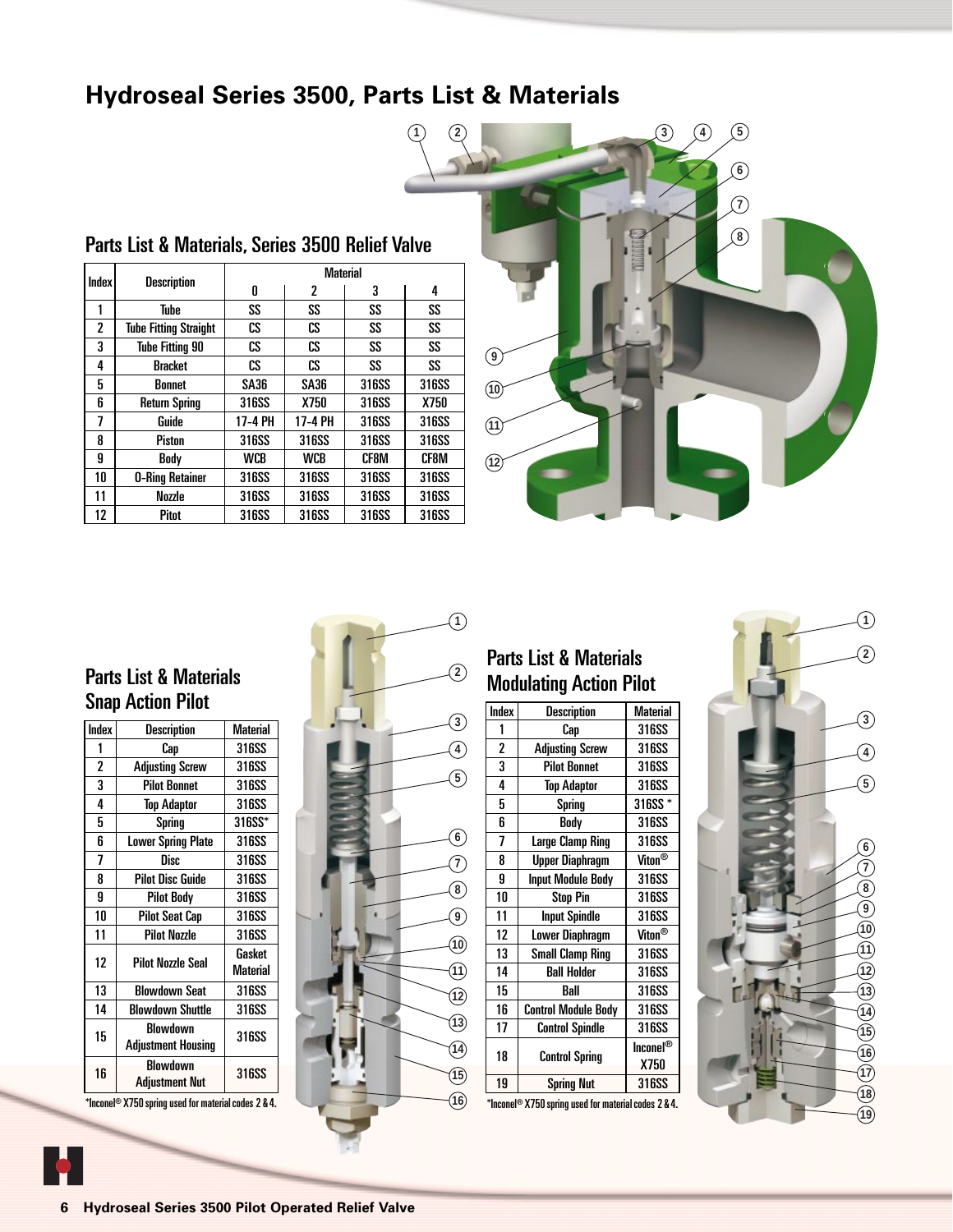## **Hydroseal Series 3500, Parts Number Codes & Engineering Data**



## Sizing Equations

US Units

 $W = CK_d AP_1$ Air/Gas Liquid **Where** M TZ  $\mathbf{Q} = 38\mathbf{K_d}\mathbf{K_v}$  A  $\sqrt{\frac{\mathbf{P_1 - P_d}}{\mathbf{G}}}$  $C = 520 \sqrt{k \left(\frac{2}{k+1}\right)} \frac{k+1}{k-1}$  $\frac{-1}{k+1}$  k-1  $P_1=1.1 P_{set} + 14.7$  Over 30 psi **Oriented**  $P_1 = P_{set} + 17.7$  Under 30 psi

 $W =$  Capacity in Ibm/hr P<sub>set</sub>= Set Pressure in psig  $P_d =$  Discharge Pressure  $A = 0$ rifice Area  $K_d = .878$  for Air/Gas  $K_d = .784$  for Liquid  $K_v = V$ iscosity Correction **Factor**  $0 =$  Capacity in GPM  $Z =$  Compressibility Factor  $T = T$ emperature in  $R$  $k =$  Ratio of Specific Heats  $M = M$ olecular Weight  $G =$  Specific Gravity

SI Units

Air/Gas  
\nW=13160 CK<sub>d</sub> AP<sub>1</sub> 
$$
\sqrt{\frac{M}{TZ}}
$$
  
\nLiquid  
\n
$$
0 = \frac{K_d K_v A}{11.78} \sqrt{\frac{P_1 - P_d}{G}}
$$

 $W$ 

 $P_1=1.1 P_{set} + 101.3$  Over 207 kPa **Oriented**  $P_1 = P_{set} + 122$  Under 207 kPa

$$
C = 520 \sqrt{k \left(\frac{2}{k+1}\right)^{\frac{k+1}{k-1}}}
$$

 $W =$  Capacity in kg/hr

- P<sub>set</sub>= Set Pressure in kPag
- $P_d =$  Discharge Pressure
- $A = 0$ rifice Area
- $K_d = .878$  for Air/Gas
- $K_d = .784$  for Liquid
- $K_v = V$ iscosity Correction Factor
- $\mathbf{Q} = \mathbf{C}$ apacity in liter/min
- $Z =$  Compressibility Factor
- $T = T$ emperature in  $K$
- $k =$  Ratio of Specific Heats
- $M = M$ olecular Weight
- $G =$  Specific Gravity